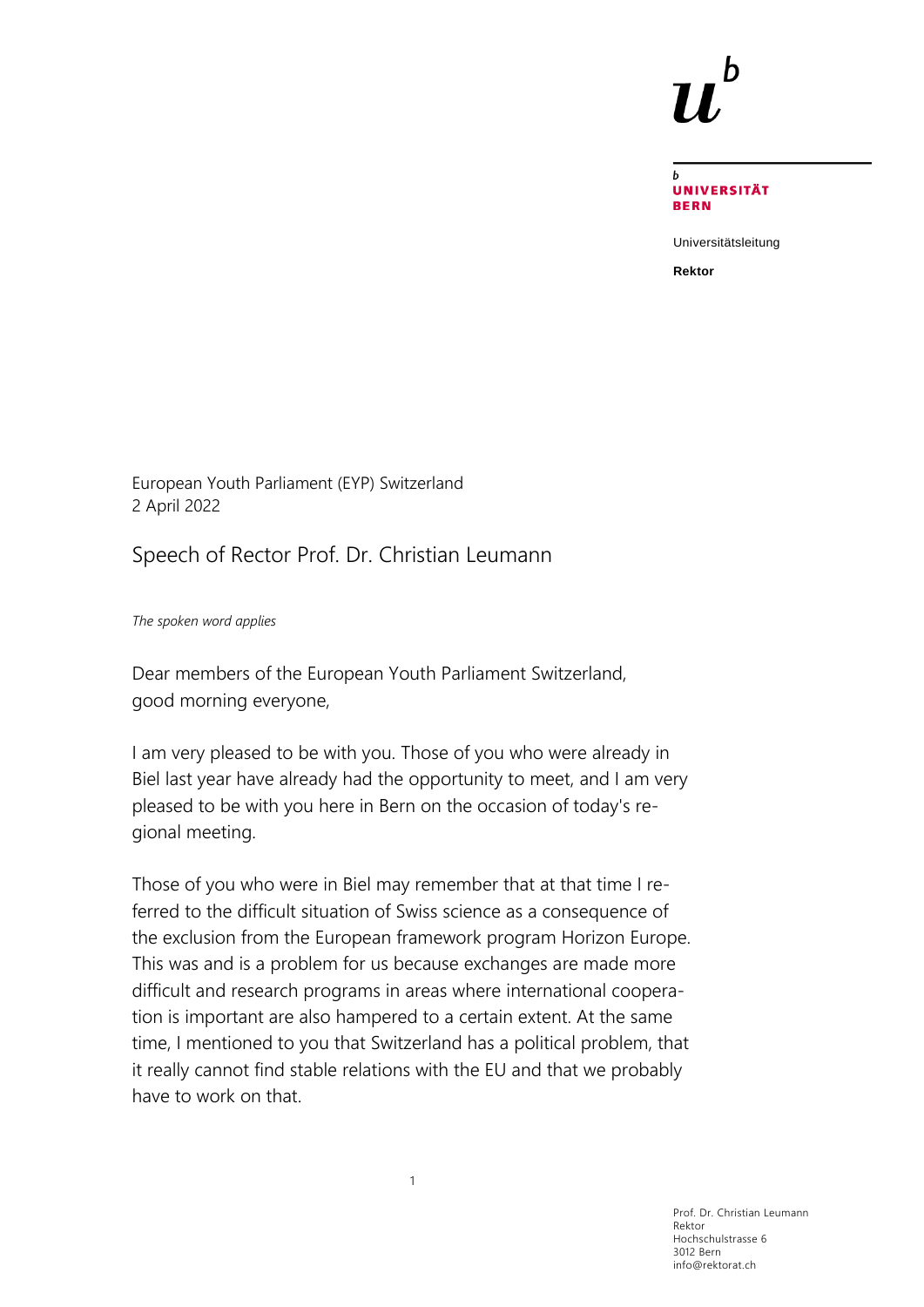I also mentioned that Switzerland has a problem figuring out what sovereignty means as a country in an area where it is surrounded by other sovereign countries. What has happened since then until today? I note: not much. We are still discussing what the problem was, why we were excluded. We are still figuring out who is actually responsible for this situation. A lot of time has passed and not much really happened at the beginning of this year either. So at the beginning of February I was a little frustrated and bored with the situation, especially since it was exacerbated by the fact that we still had Covid and it wouldn't go away. So I started joking that I was waiting for the day when I would no longer hear the word Covid. Sure enough, that day came, and it was February 24, the day that changed the world, and I think we have to acknowledge that.

February 24 was the day when Soviet troops actually invaded Ukraine, and you all know what happened in those few weeks. Tens of thousands of people killed, civilians, soldiers, hundreds of towns completely destroyed. Look at Mariupol and you can compare it to Berlin in 1944/1945. And this is right on our doorstep in Europe. If you had asked me last September if this was possible, I probably would have said, "Are you crazy, how can this happen in Europe?" But it has happened and it will continue to happen for a while.

Now we have seen an unprecedented wave of refugees coming from Ukraine to Western Europe. There are more than four or five million these days, and in Switzerland we now have 20,000 and every day there are more. And we all have to help. We have also seen that all the Western European countries have taken in these people, and we all have to do our duty in this regard. We also have to deal with this at the university level. At the University of Bern, there are quite a number of Ukrainian students, and we have set up an emergency plan to figure out how we can help. There are very different measures that we have taken. You can imagine that the first ones were for those who were already working on their PhD here in Switzerland and couldn't return to their country from one day to the next. So we had to find solutions for them to stay for the time being. How long that will be, we will only find out in the future.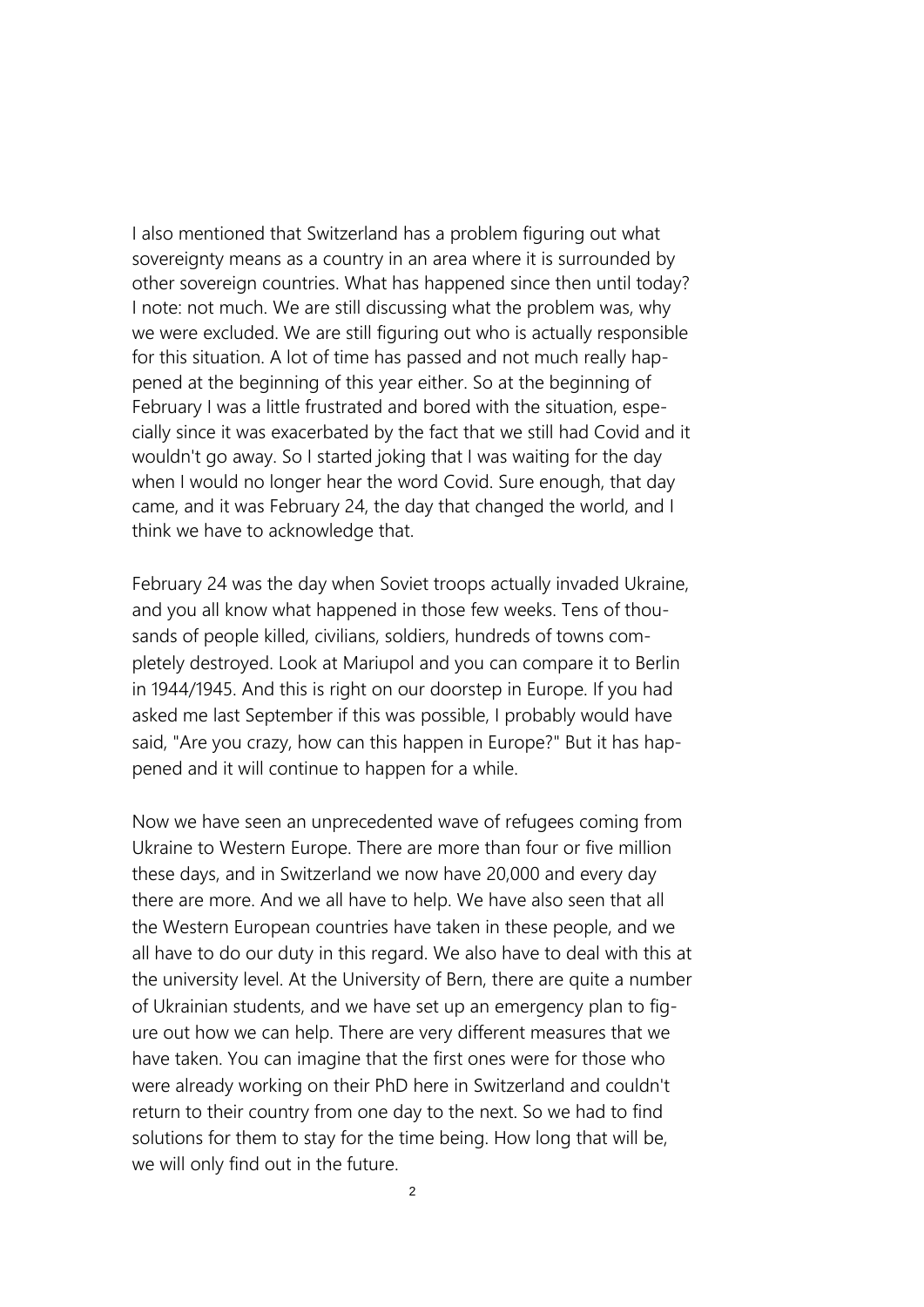We have seen students who have fled Ukraine, sitting somewhere on the border, looking for where they can continue their studies. The most important question is the language. How can they be integrated in a university in Switzerland if they don't know German, French or English, and we are trying to help here. We have a great group working on this, and I think the most important factor is that we have included students from Ukraine in this working group because they know exactly where the needs are.

We are also going beyond that because we believe that we need to do something for those who don't come out of Ukraine. We are trying to set up virtual workshops and university courses in different areas that we can eventually offer them so that they can at least take courses in their area of interest, even if their universities are completely destroyed, like quite a number of universities in the east of Ukraine.

About three weeks ago we had a guest here in Bern, the former German President Joachim Gauck. He held a conference here in Bern on the question of tolerance and democracy. And, of course, he alluded to the Ukraine war and to a sentence he said on German television. I have to quote it in German because it's more authentic: "Wir dürfen auch einmal frieren für die Freiheit." Gauck is an authentic person who can talk about war and freedom because he was actually born and raised in the former German Democratic Republic, the DDR. When he was a teenager, his father was deported to the Soviet Union, to a gulag in Siberia. And the family left behind didn't know if he was still alive or if he would ever come back. So Joachim Gauck knows what he is talking about.

The first word that is important here is freedom. I think we have forgotten that freedom is not something that is given to us by natural law. We have lived all this time in such a way that it was completely normal for us to have our freedom, to have a civil society, to have a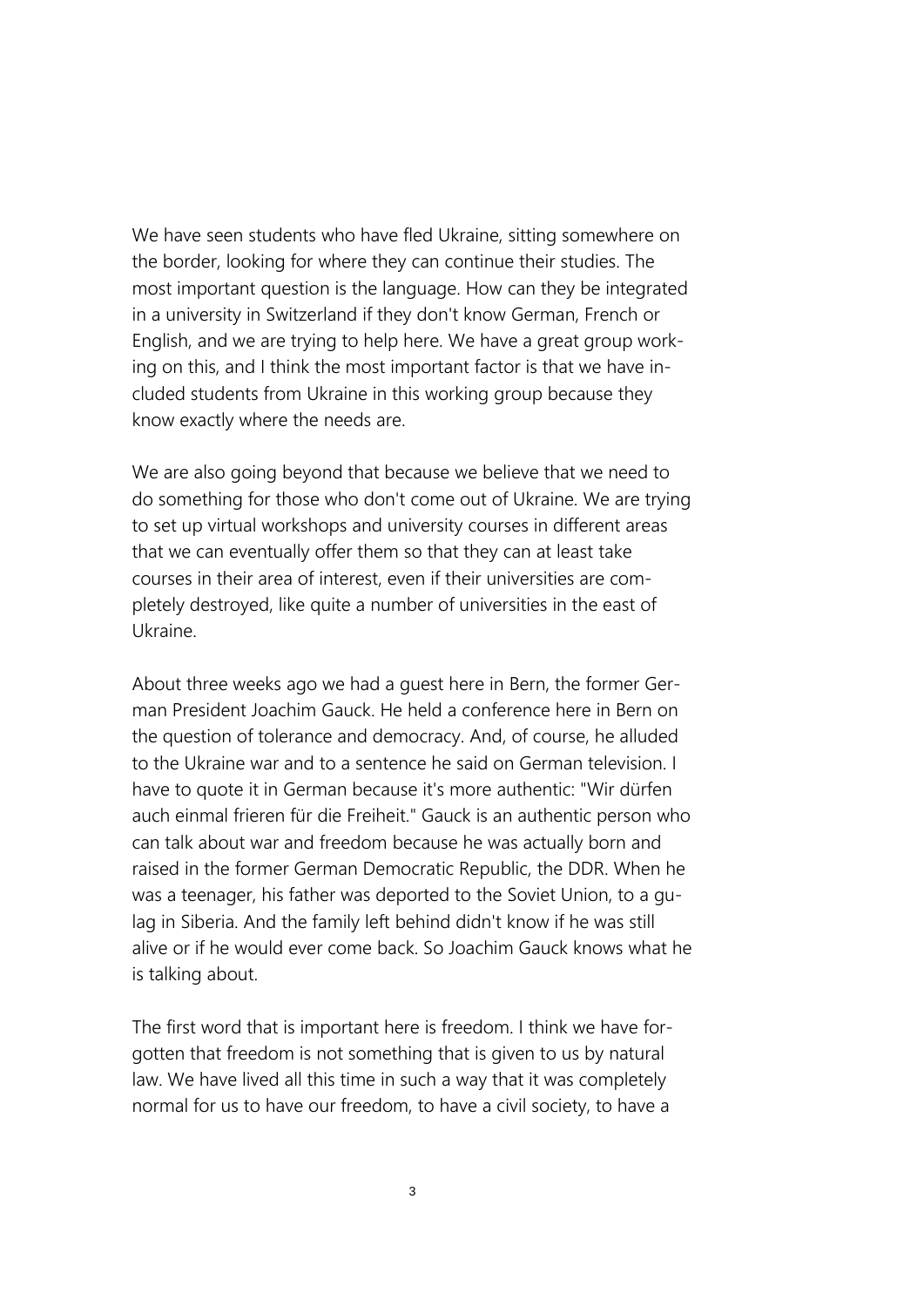democracy, to be able to vote and elect our presidents and our parliament. And now, in the face of war in Europe, we have to realize that freedom is not just something you get.

The second word that is important is "frieren", freeze. It means that we have to realize that we have to fight for this freedom, for this democracy that we have built over the years. It is not just there, it does not exist by itself, and it does not perpetuate itself. We have to work on it, we have to fight for it, we have to defend it, and we have to develop it. We have to think about how we can evolve, how we can get a system of tolerance and democracy. Not everybody has to have the same ideas, we have to be tolerant. That may cost something, and that may mean we have to sacrifice something in the future to achieve that goal. That's what I understood by that simple phrase: "We may also freeze once for freedom."

So what happened in between? In those first six weeks of the war, we saw in Europe and especially in the member states that they stuck together. We all know that even in the European Union there are states that are a bit different from others, and there were difficulties in between. But now these differences are no longer important. There is something that holds Europe together.

What does that mean for Switzerland now? What does sovereignty mean? It does not mean what do I get from you, especially in a situation where our basic democratic values are threatened. This leads to the question, what does neutrality mean? Switzerland has accepted all sanctions as an act of solidarity, that has never happened before, at least not in this century. We are a small country, if we are attacked in our fundamental rights, can we stand as a single state, or are we ready to accept the help of the countries surrounding us?

We don't know when the war in Ukraine will end, whether next week, next month or in a few years. But it is a war that will change a whole generation that will grow up in Ukraine. Your generation will have to find solutions. You are all interested in politics, you are all interested